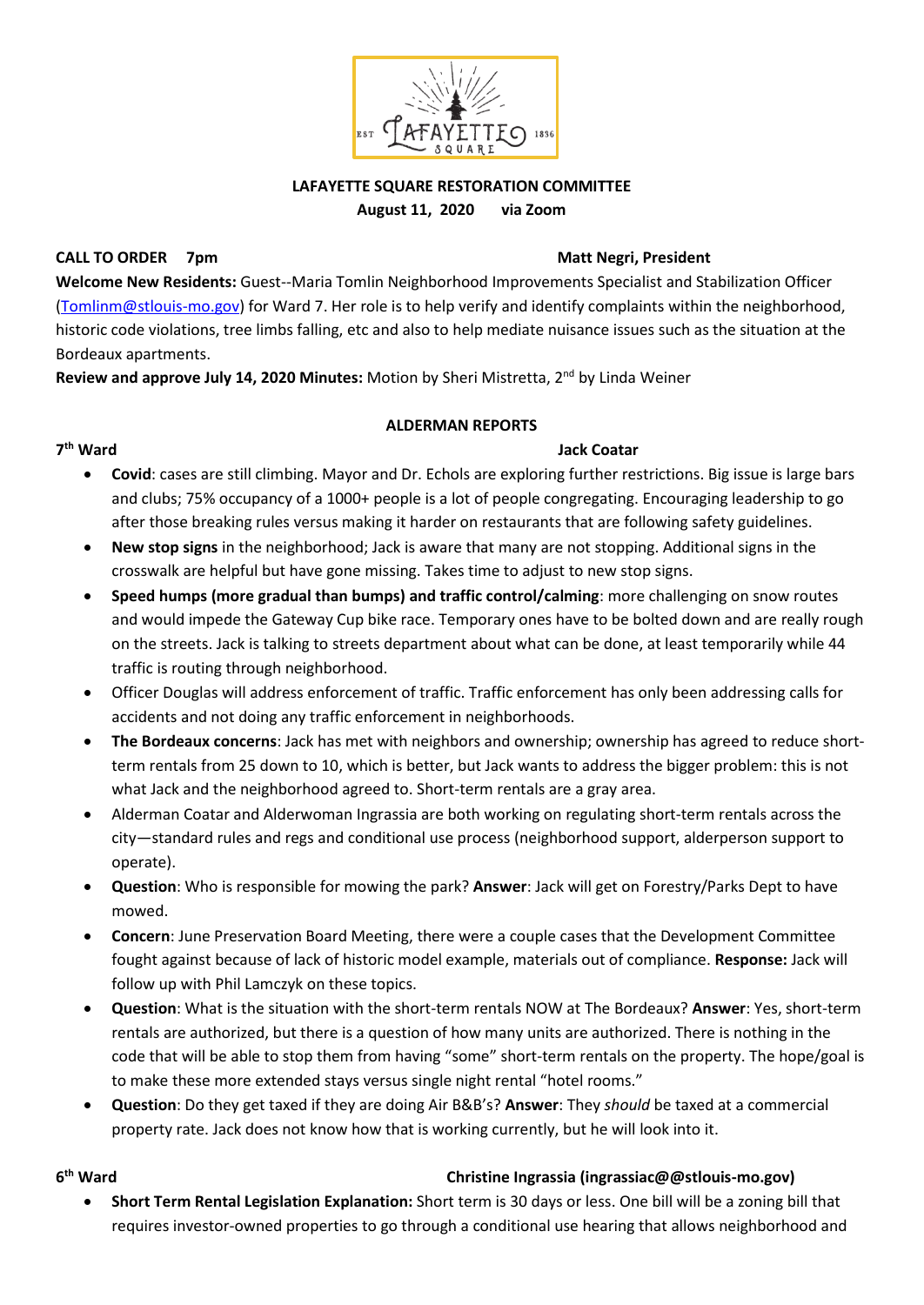alderpeople to weigh in. It also allows city to put conditions on the use and allows easier revoking of permits. It levels the playing field with traditional B&B's. It would also require a housing conservation occupancy permit. The goal is to have these bills go through in the fall, but it will require up to a year for full implementation. The sales tax piece is subject to Hancock legislation; Air B&B is remitting sales and hospitality taxes that come back to STL city, but there are other services not doing that.

- **Regarding Choteau:** Christine has never been successful getting MODOT to be responsive to requests for traffic calming measures. She and Jack will try working together on this even more to get a response.
- Will be able to fund fence replacement and tree replacement along Park Avenue. Christine drove the Ward last night following the storm and has reported downed trees. (Park Service was out today as well, removing anything impeding streets.)
- **Question**: About how many short-term rentals in LafSq? **Answer**: There are about 1,000 in the city. It can be hard to find out how many in specific neighborhoods…Christine will get back to us with an estimate.

### **POLICE REPORT**

### **3rd District Officer Sherdon Douglas [\(sdouglas@slmpd.org\)](mailto:sdouglas@slmpd.org)**

## **Traffic**:

- Traffic Division has been split up due to COVID-19. They are stationed out at North Patrol assisting with calls. Once they return they will address the traffic issues.
- At the beginning of the shutdown, officers were told NOT to do self-initiated traffic stops for safety reasons. They recently received a directive where they can start self-initiations which includes traffic stops, so we should see an increase in traffic stops along Chouteau. If you see traffic violations you can call it in to 911 or the non-emergency number (314-231-1212).

### **Crimes for July:**

- 2 vehicle thefts: 1800 block of LaSalle, recovered; 2300 block of Park, recovered
- 6 larcenies: 2 packages, green trash can, theft of a dog at Four Muddy Paws—recovered!  $\bigcirc$  ; larceny from a building in 1300 block of Missouri, tools missing from company doing work; theft of wallet/money on front seat from a vehicle

## **NEW AND ON-GOING BUSINESS**

## **Strategic Plan Update Linda Weiner Community Community Community Community Community Community Community Community**

- Final draft is complete, and team is seeking input. Team has been meeting every few weeks and producing information for the community online, seeking re-energized enthusiasm and feedback. [https://lafayettesquare.org/community/lafayette-square-restoration-committee/the-lafayette-square](https://lafayettesquare.org/community/lafayette-square-restoration-committee/the-lafayette-square-strategic-plan/)[strategic-plan/](https://lafayettesquare.org/community/lafayette-square-restoration-committee/the-lafayette-square-strategic-plan/)
- Will have a Virtual Launch introducing people from various organizations, sign up and see what we can accomplish with our resident talent to move the neighborhood forward!

### **Website Update 3 and 2018 1999 Media 10 and 2018 1999 Media 10 and 30 and 30 and 30 and 30 and 30 and 30 and 30 and 30 and 30 and 30 and 30 and 30 and 30 and 30 and 30 and 30 and 30 and 30 and 30 and 30 and 30 and 30 and**

• Communications Committee is working hard to collect information to get content to Story Power. Everything is going as planned and on par to launch by mid to late September.

## **Potential Business in LS**  $\qquad \qquad$  **Steve Wilde**

- The board was approached to provide a letter of support for a business at 1800 Choteau (same complex as chiropractor) that would require a conditional use permit. The business is a tattoo parlor/body art that has been in Benton Park for years, and that owner has closed due to COVID.
- 80% of the clientele is women; the artists are both women, and a large percentage of their clientele is mastectomy patients. They are appointment only (no walk-ins), they are booked 3 months in advance, Hours of Operation would be 10am-7pm.
- Window signage would be classy—no neon—and would need to go before Development Committee.
- Christine Ingrassia: A Conditional Use Permit is required because of the zoning code; this would be a variance. The Board of Adjustment typically asks for the neighborhood and alderperson to weigh in and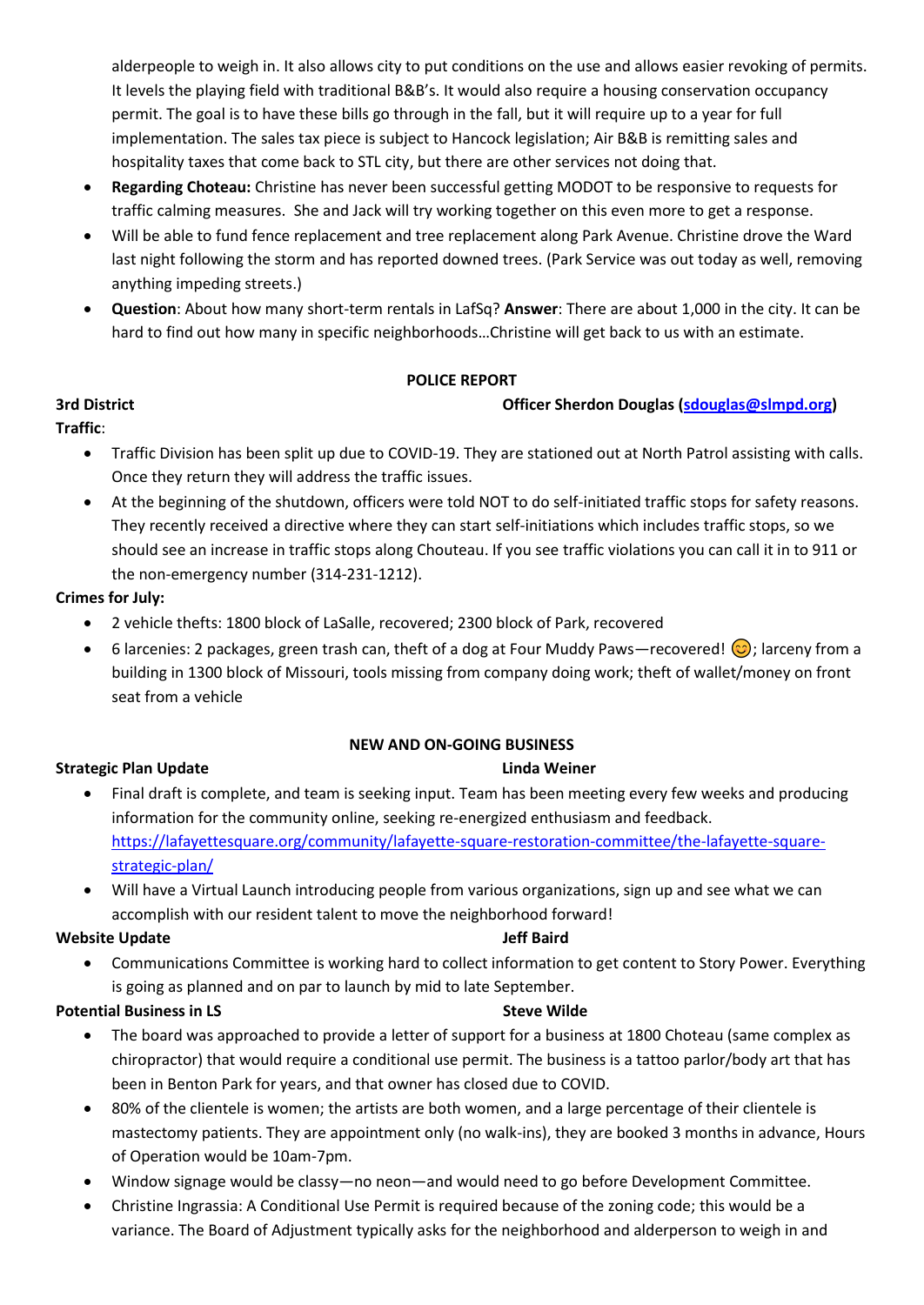takes that input very seriously. The city puts conditions on the business, which makes it easier to revoke the permit if necessary. The hearing is on September 3<sup>rd</sup>. The underlining zoning is still there so if this business vacated, a new business of the same type would need to go through the same process. Christine feels that this business would be a good fit for the neighborhood because it is NOT a traditional walk-in parlor. Christine would be happy to run calls for service on the previous location to make sure we are not overlooking something.

• Email [President@lafayettesquare.org](mailto:President@lafayettesquare.org) with questions or concerns.

### **Court Case Update Matt Negri [\(President@lafayettesquare.org\)](mailto:President@lafayettesquare.org) Matt Negri (President@lafayettesquare.org)**

- The LSRC is being sued by plaintiffs regarding a 2014 House Tour incident in which their deck pulled away from their house.
- Steve Wilde and Matt Negri attended a WebEx hearing about two weeks ago. The judge asked for 10 days, which has gone by, so by the next meeting we will have a result on whether we need to pay the plaintiffs.

### **Fundraising Sheri Mistretta**

• This committee has been meeting via Zoom, and many ideas are being shared from cooking classes, online auctions, etc. The pandemic will not stop us from having good times in the Square at the holidays!

### **COMMITTEE REPORTS**

### **Treasurer's Report Clark Affholder (treasurer@lafayettesquare.org)**

- Scott and Suzi Jones gave a generous \$2,000 donation toward the police substation. THANK YOU!
- As of today, we have started transitioning banking relationship from Bank of America to Commerce for several reasons, but the major reason is customer service.
- We have about \$160,000 in the bank.
- Thank you to Christina for the membership drive, which brought in ~\$13K to keep us afloat without the spring House Tour.
- The financial statements are available; they are sent to members, and if you are not a member, they can be sent to you.
- Sheri will be taking over the Treasurer role in October. Whenever you are submitting invoices, receipts, etc., PLEASE send it to the [treasurer@lafayettesquare.org](mailto:treasurer@lafayettesquare.org) address versus sending it to Clark's personal email.

## Lafayette Sq Business Association (LSBA) Bethany Budde (not present) **Development** Suzanne Sessions/Phil Lamcyzk **Suzanne Sessions/Phil Lamcyzk**

- Suzanne not present, and Phil does not have updates.
- Good news: The house on the corner of Carroll has taken an eyesore and has made it much more appealing to the neighborhood!
- We do have a Problem Properties volunteer[: lsrcproblemproperties@gmail.com](mailto:lsrcproblemproperties@gmail.com)

**Beautification Linda Weiner [\(linderweiner@gmail.com\)](mailto:linderweiner@gmail.com)**

- Many people have stepped up to help; even though we don't have a contractor, the neighborhood is looking pretty good. We'd love to have a few more people take ownership of various spots in the neighborhood for watering, weeding, etc.
- Writing a grant for trees behind the fence on Dolman and the Lafayette median.

## **Communication Committee 1996 1997 1998 12 Jeff Baird ([communications@lafayetesquare.org\)](mailto:communications@lafayetesquare.org)**

• Photo Contest for Website: Submit photos for publication online in blogs, website and perhaps in print. Send submissions to[: communications@lafayetesquare.org.](mailto:communications@lafayetesquare.org) There will be a 1st, 2nd, 3rd and 4th place prize awarded (varying values of gift cards to neighborhood businesses). Please submit by August 31st

- **Membership Christina Ryan [\(membership@lafayettesquare.org\)](mailto:membership@lafayettesquare.org)**  • Currently at 237 household memberships as well as about 35 LSBA memberships.
	- Have had almost 50 responses to the Volunteerism Survey. Committee heads are in the process of contacting those interested. If you haven't had any follow up, contact Christina: [membership@lafayettesquare.org](mailto:membership@lafayettesquare.org)